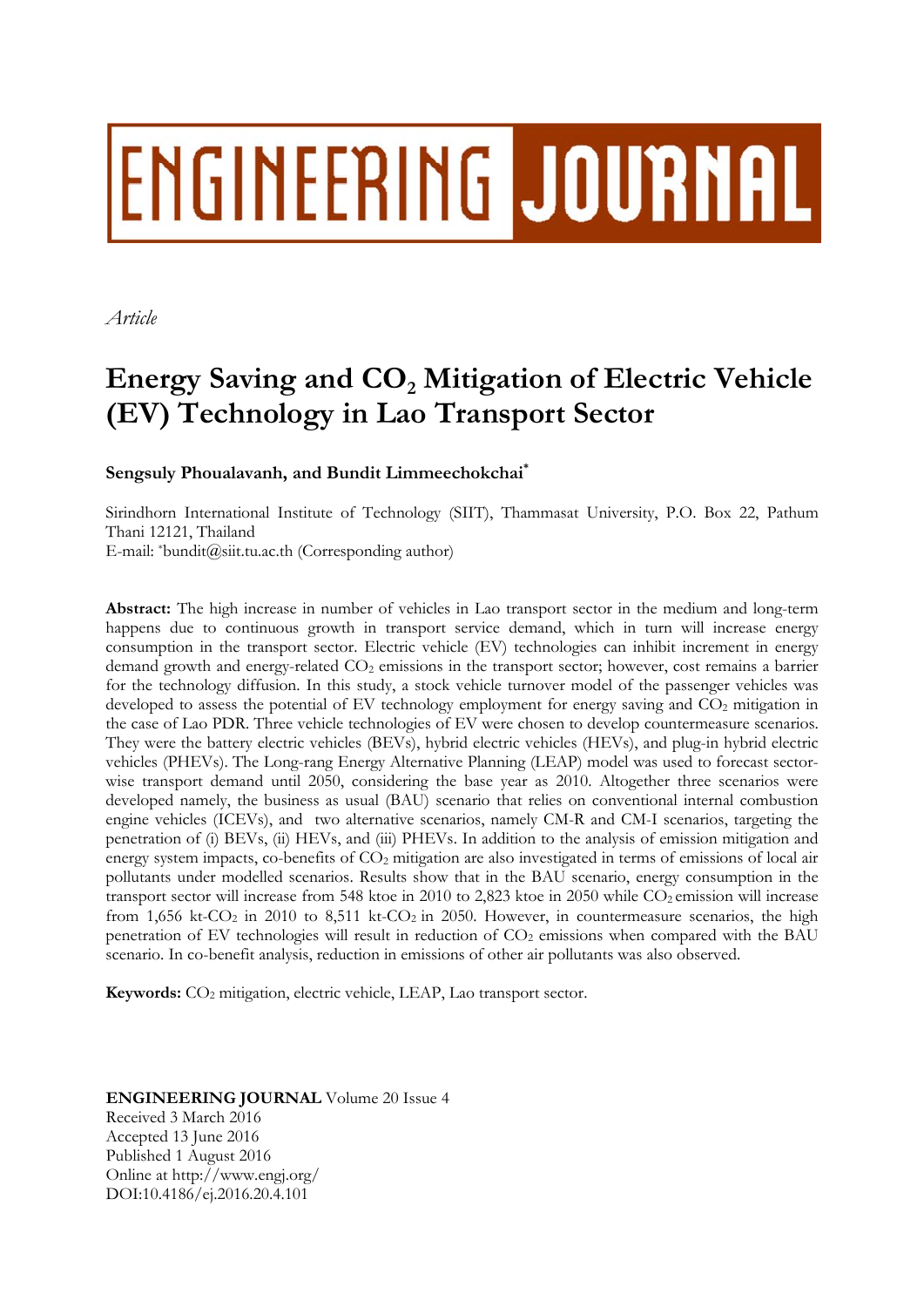# **1. Introduction**

#### **1.1.The Importance of Transport Energy Saving in Laos**

Transportation is the backbone of the economy of a nation, which provides access to service for the masses of country and it plays a vital role in determining the trend and pace of economic growth. Transport sector in many countries has significant impacts on energy consumption and energy-related  $CO<sub>2</sub>$  emissions, along with exhibits of the energy security condition in those countries [1, 2]. Energy consumption reduction and GHG mitigation are vital subjects due to the scarcity of fossil fuel supply to fulfill growing energy demand and dramatic increase in oil prices as well as environmental concerns. In Laos, these types of problems are becoming more outstanding. As a country with imported oil dependency, hence the problem of Laos's transport energy saving has attracted the attention from the ministry of energy and mines.

At present, Laos's transport is in the period of large-scale construction and development which can be seen as succinctly from the total new length of road network. It has increased by 108% in during the past fifteen years, from 20,000 km in 1997 to 43,600 km in 2012 [3]. Meanwhile, the number of vehicles registered has increased by 532% from 200,756 in 2000 to 1,288,700 in 2012. Transport sector in Laos is the major contributor for energy import and for the trade deficit in years while oil imported has increased every year. Fig. 1 shows the energy consumption from history record and future energy demand in Laos [4]. Therefore, the attendant is of increasing energy consumption and greenhouse gas emissions. Laos has adopted the National Energy Saving Plan (NESP) Towards 2030 [5] as national agenda to reduce domestic energy consumption by 10% when compared to the business as usual (BAU) scenario in 2030.



Fig. 1. Statistical record and projection of Lao final energy consumption in the BAU [4].

In Laos, transport sector is the second largest energy consuming sector and the major contributor for petroleum imported, which the imported petroleum volume has been accounted for 646 million litters in 2010. According to NESP, transport sector has largest potential on reducing energy consumption due to Laos has a very primitive transportation system where they are only diesel and gasoline which are mostly dominated by relatively low fuel conversion efficiency. Hence, this study was adopted the electric vehicle technology approach to identify the energy-saving and potential CO2 mitigation in the transport sector in Laos.

# **1.2.Electric Vehicle (EV) Technology**

Currently, electric vehicle is considered as one of the high efficiency energy technologies which has multiple advantages when compared to the internal combustion engine vehicles (ICEVs) [6] such as it has largest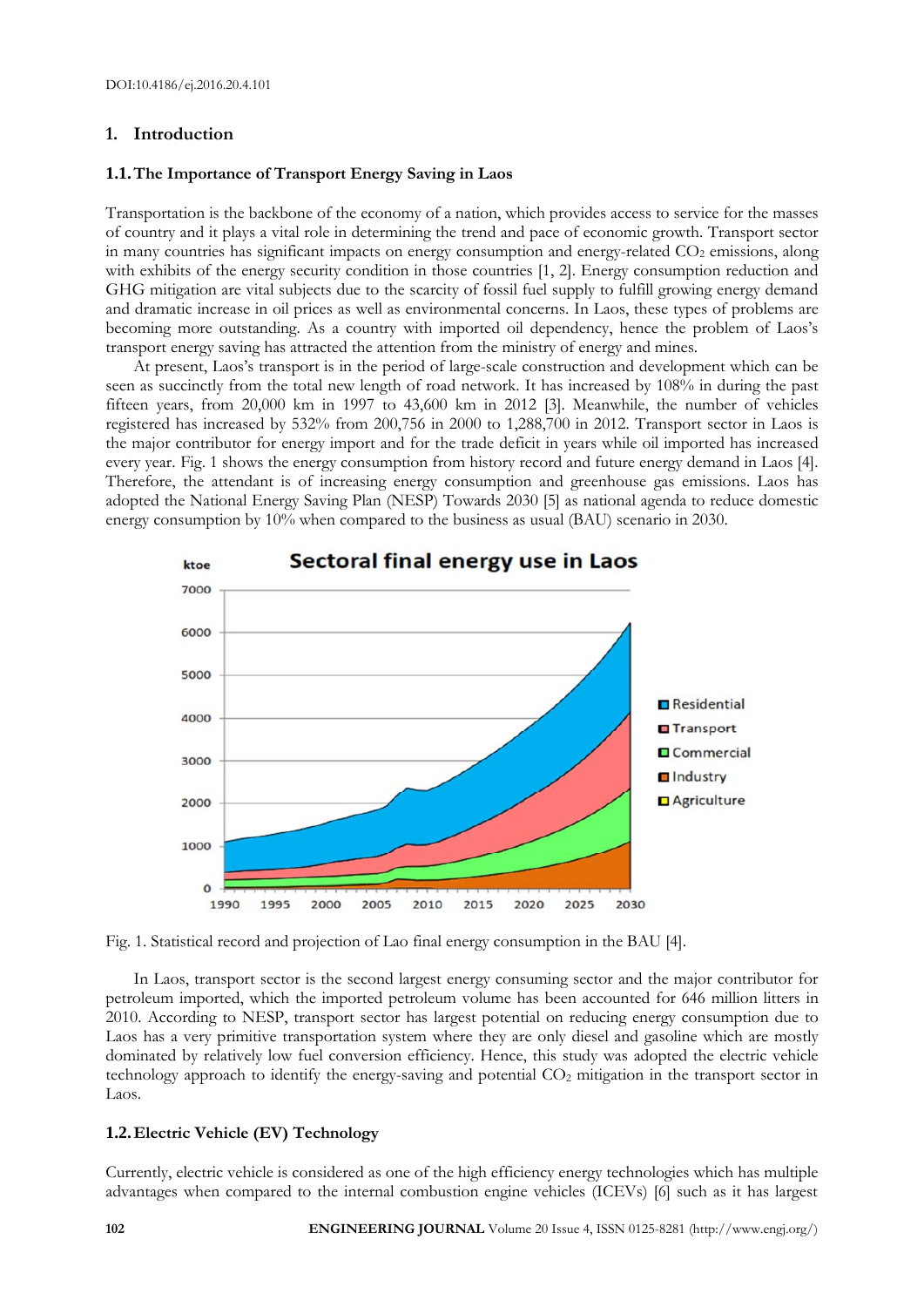potential on reducing energy consumption and producing less life-cycle CO<sub>2</sub> emissions. Moreover, it operates with less noise and produces zero-tail emissions. When considered from the specific power aspect of the battery technology, EV car is classified into four modes, namely fully battery electric vehicles (BEVs), hybrid electric vehicles (HEVs), plug-in hybrid electric vehicles (PHEVs) and fuel-cell electric vehicle (FCEVs) [7].

Due to multiple advantages especially, the advantages on energy conversion efficiency and environment hence, EV cars have been considered as the technology solution for road transportation [7] and have been widely promoted and utilized in both developed and developing countries for decades in order to reduce the dependency on imported oil and mitigate GHG emissions [8-10]. According to IEA blue map scenarios [11], the technology development and current market situation shown that the HEVs have already contributed some portion of passenger light-duty vehicles (passenger LDVs) since 2008 e.g., USA, Japan. While the new model of PHEVs and BEVs are introduced at low production volume due to the cost remains a barrier for the technology diffusion. However, the number of models of PHEVs and BEVs being released into the market will be rapid increased after 2020 as shown in Fig. 3.

For Laos, even though it is not clear on the policy for EVs yet but Lao government plans to be "Battery of Southeast Asia" where there are abundant renewable energy (RE) resources (biomass, hydropower, solar and wind). The most important RE resource is hydropower, where its power potential was estimated around 26,000 MW while the small-scale hydropower (below 15 MW) potential is around 2,000 MW [5]. Thus, hydro potential can be utilized to promote EV technology in Laos's transport system, which GHG emissions rate at 0 g/km when EV is charged with electricity from renewable energy.



Fig. 2. Annual global BPEVs and PHEVs sales by region in the blue-map scenario [11].

#### **1.3.The Purpose of Study**

Although the electric vehicle technologies provide many advantages as mentioned above but in fact, EVs still face many issue that government have to be concern, e.g. electricity requirement, charging station, charging standard, battery management, etc [7]. Therefore, the purpose of this study is to analyse benefits and trade-off for EV technology penetration in Lao road transportation in order to investigate the energy reduction and CO<sub>2</sub> mitigation potential. The Long-rang Energy Alternative Planning (LEAP) model was used to forecast sector-wise transport demand until 2050, considering the base year as 2010. Altogether three scenarios were developed namely, the business as usual (BAU) scenario that relies on conventional internal combustion engine vehicles (ICEVs), and two alternative scenarios, namely realistic countermeasure (CM-R) scenario and idealistic countermeasure (CM-I) scenario, targeting different penetrations of (i) BEVs, (ii) HEVs, and (iii) PHEVs.

#### **2. Methodology**

The goal of this study is to investigate the energy savings and  $CO<sub>2</sub>$  mitigation by using electric technologies. The estimation of transport energy demand was performed by using a computer simulation model, which is widely used for energy system planning in developing countries, namely LEAP model. As data in the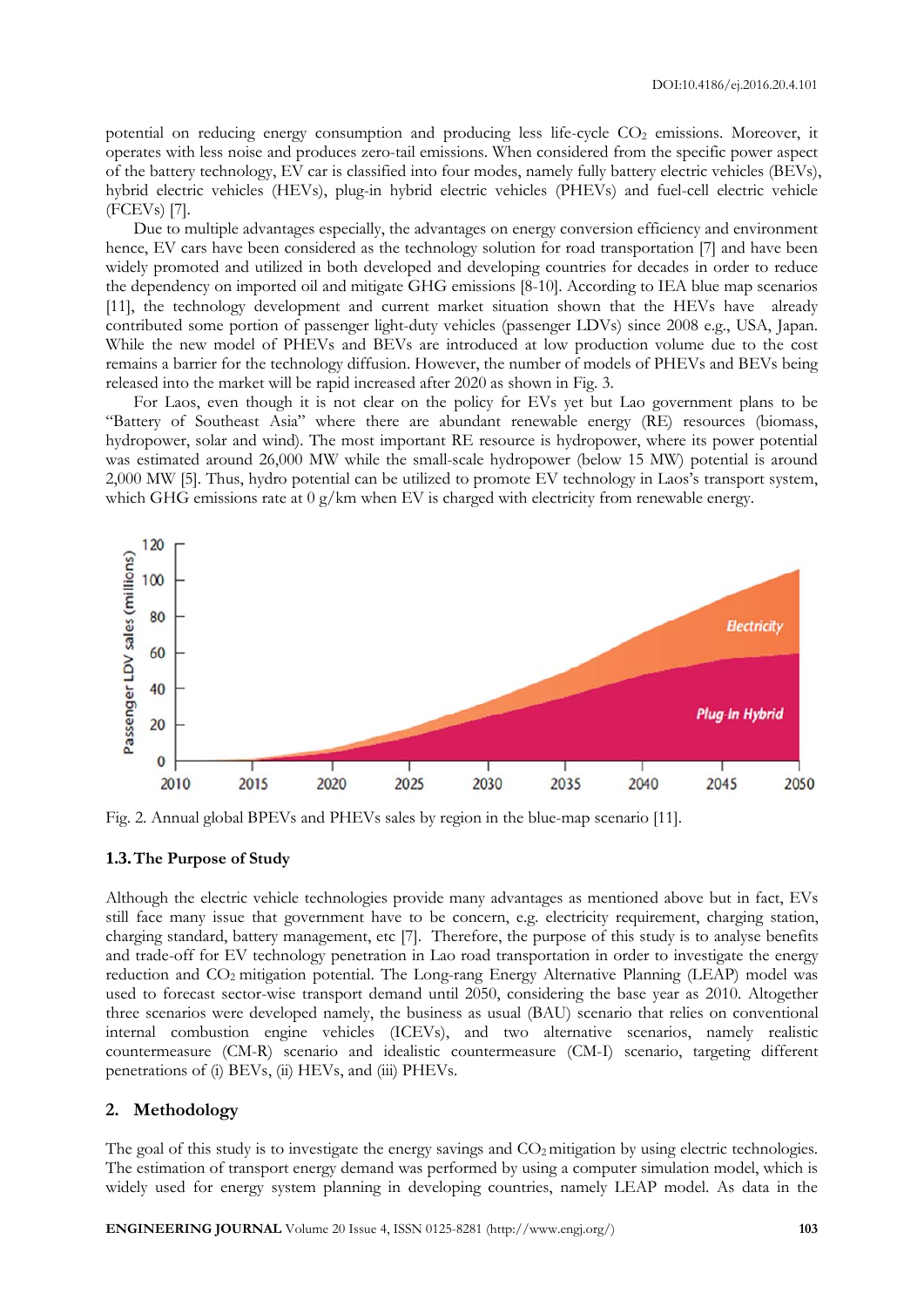transport sector was searched the energy performance and average kilometre travelled were obtained from [12]. The engineering data such as number of registered vehicles was obtained from [13]. Fig. 1 shows the framework of the study.



Fig. 3. The flowchart of methodology.

# **2.1. About LEAP**

The Long-rang Energy Alternative Planning (LEAP) is a computer simulation program developed by Stockholm Environment Institute, available and used in more than 150 countries. LEAP simulate costs and emissions from energy consumption, production, and resource extraction for long-term planning by assessing the effects: physical, economic, and environmental impacts of alternative energy programs, technologies, investments, and actions [14, 15].

In recent times, LEAP has been applied to national energy and GHG analysis, e.g. Saisirirat, P. used LEAP to estimate energy consumption of EV technology penetration in Thailand [7] and Dias, M.V.X used LEAP to forecast electricity demand and CO<sub>2</sub> emission of electric car in Soa Paulo, Brazi [16].

# **2.2. Transport Model**

#### 2.2.1. Business as Usual (BAU) Scenario

The BAU scenario acts as a reference case that helps to estimate and analyze the exact future amount of energy consumption under various policies. The bottom-up model is a method that is used to create energy and demand projection in several works, e.g. [2], [7], [14], [15]. This method was selected for this study since it can explicitly integrate energy consumption in details for each vehicle type. The model was constructed and simulated by the LEAP model to produce demand projection in the long-term planning horizon of 2010-2050. To meet the goal, the significant factors for energy demand (ED) is necessary, namely the number of vehicles (NV), vehicle kilometre of travel (VKT), and fuel consumption (FC). Therefore, the energy consumption can be given by the equation bellow: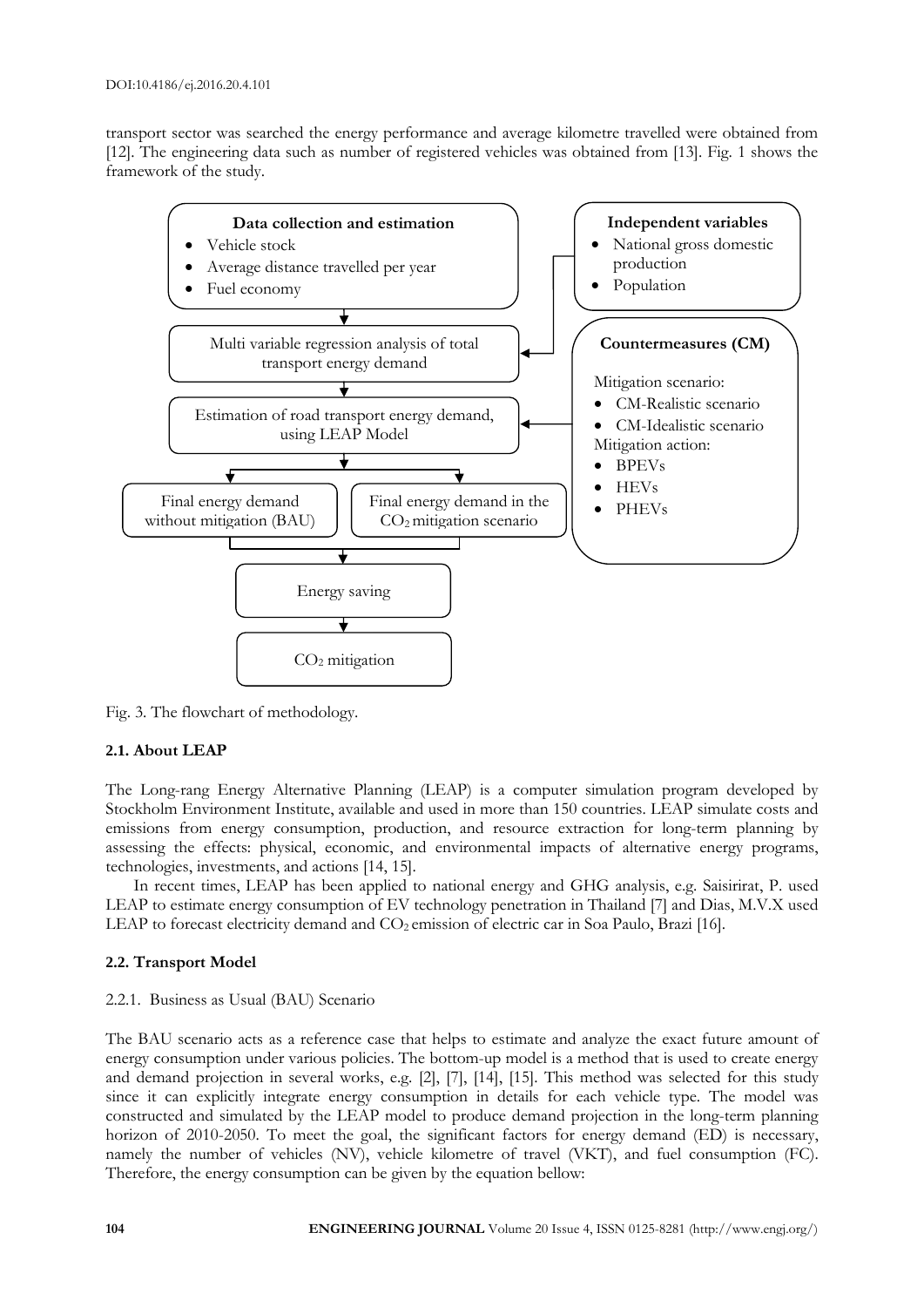$$
ED_{ij} = NV_{ij} \times VKT_j \times FC_{ij}
$$
\n
$$
(1)
$$

where *i* is fuel type and *j* is vehicle type. In LEAP modelling, Laos's transport energy demand was modelled into two categories: passenger vehicles and freight vehicles. Passenger vehicles include motor tricycle, sedan, mini-bus; and bus while pick up and truck is belonging to the freight vehicle category. Fuel consumption and travelling distances of each vehicle type are gather from government offices, which are available in [12] and [17]. However, some factors of the distance travelled of vehicle types are need to be calibrated in order to match the actual final energy consumption from the government report (see Table 1).

| Vehicle type  | Fuel economy and travelling distance by vehicle type |                          |  |  |
|---------------|------------------------------------------------------|--------------------------|--|--|
|               | Driving distance (km)                                | fuel efficiency $(l/km)$ |  |  |
| Motorcycle    | 5,500                                                | 30.00                    |  |  |
| Motortricycle | 15,000                                               | 10.08                    |  |  |
| Sedan         | 9,100                                                | 10.50[17]                |  |  |
| Pick-up       | 9,100                                                | 10.00                    |  |  |
| Mini Bus      | 33,000                                               | 8.64[17]                 |  |  |
| Jeep (SUV)    | 9,100                                                | 11.97[17]                |  |  |
| Truck         | 32,000                                               | 3.50                     |  |  |
| Bus           | 41,000                                               | 4.00                     |  |  |

Table 1. Assumptions of travelling distance and fuel consumption of vehicle type [12].

Due to limitation of LEAP modelling, the future number of vehicle types was estimated individually by linear regression function, which the computation depends on independent variables; the population and gross demotic product (GDP) of Laos (see Table 2).

| <b>Vehicle Type</b> | Number of vehicles in Laos |           |           |             |           |  |
|---------------------|----------------------------|-----------|-----------|-------------|-----------|--|
|                     | 2010                       | 2020      | 2030      | 2040        | 2050      |  |
| Motorcycle          | 804,077                    | 1,634,849 | 2,469,530 | 3,103,093   | 3,469,855 |  |
| Motor tricycle      | 8,542                      | 11,452    | 15,704    | 21,224      | 28,965    |  |
| Sedan               | 21,638                     | 64,703    | 1119,533  | 198,876     | 319,586   |  |
| Pick-up             | 109,362                    | 254,589   | 418,747   | 590,211     | 782,356   |  |
| Mini Bus            | 24,727                     | 24,638    | 45,161    | 74,817      | 119,893   |  |
| Jeep (SUV)          | 12,155                     | 30,066    | 53,602    | 87,435      | 138,673   |  |
| Truck               | 25,452                     | 24,644    | 36,574    | 52,797      | 76,399    |  |
| <b>Bus</b>          | 2,825                      | 4,384     | 5,696     | 7,070       | 8,616     |  |
| Total               | 1,008,778                  | 2,049,325 | 3,164,546 | 4, 135, 523 | 4,944,340 |  |
|                     |                            |           |           |             |           |  |

Table 2. Number of vehicles by vehicle types in Laos.

#### 2.2.2. Scenario Analysis

In regard to technology penetration, International Energy Agency (IEA) mentions in the report [11] that the PHEV and BPEV are predicted to penetrate in transport since 2010 and they will be commercially competitive in 2015 especially, in OECD countries. For non OECD, Marcos Vinicius Xavier Dias examed the impact on electricity demand and emissions of EVs in Sao Paulo in Brazi by scenario simulation with EVs penetrations at 10% , 30% and 100% during 2015-2035 [16]. S.Selvakkumaran analyzed the low carbon society in Thailand transport sector by adding maximum EVs sharing in road transportation at rates of 0%, 5%, 10%, 20% in the examed years of 2010, 2020, 2030 and 2050, respectively [18].

In this study, besides the BAU scenario, two countermeasure scenarios are considered to study the impact of different mitigation actions in order to develop the new demand scenarios and  $CO<sub>2</sub>$  mitigation for Laos's road transportation, namely CM-R and CM-I. The CM-R is the realistic countermeasure scenario, which the mitigation action gives practical with lower level of CO<sub>2</sub> mitigation. The CM-I is the idealistic countermeasure which gives practical with highest level of  $CO<sub>2</sub>$  mitigation. In LEAP modeling, three mitigation actions are selected under  $CO<sub>2</sub>$  CMs. They are hybrid electric vehicles (HEVs), pug in hybrid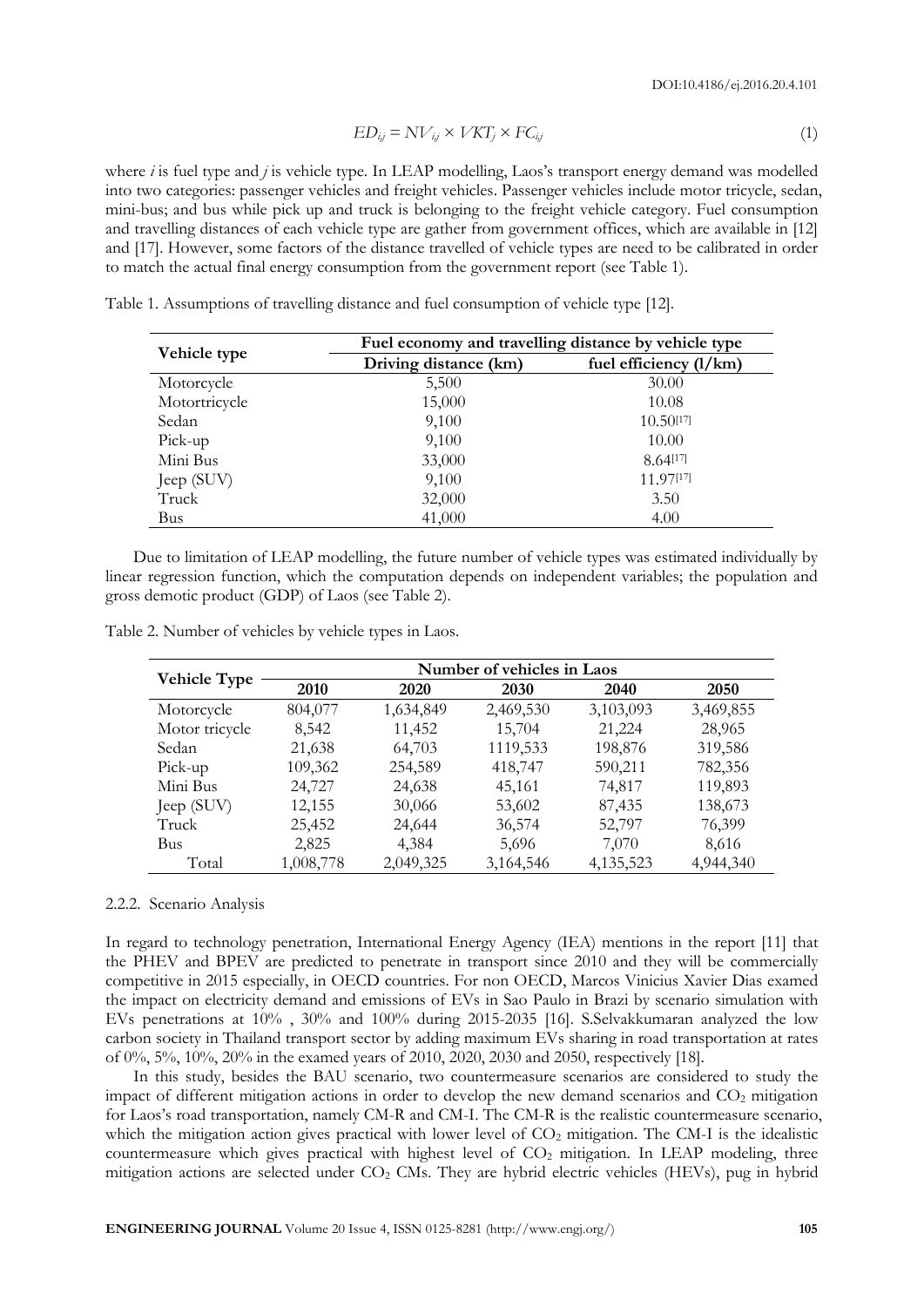electric vehicles (PHEVs) and battery electric vehicle (BEVs). For technology diffusion in the study, the CM-R scenario assumes switching to electric technology will start from 2020 and end in 2050 with maximum of EVs penetration at 15% for HEVs and 5% for PHEVs and BEVs. While the CM-I scenario assumes switching with higher level of EVs implement at 25% for HEVs and 15% for PHEVs and BEVs in 2050.

# **3. Results and Discussion**

#### **3.1. Energy consumption**

Following the patterns of social-economic development in Laos's transport sector that reviewed in the section 2.2, the energy consumption in selected years is presented in Fig. 4. It can be seen that the total energy consumption (TEC) trends in each scenario have gradually been increased until 2050. The projection shows that energy consumption in the transport sector of Laos in the BAU scenario will increase from 548 ktoe in 2010 to 2,823 ktoe in 2050 with a total growth rate of 415%. The significant increasing is dominated by the freight transport where pick up and truck accounted for 48%. For the passenger, it is dominated by the motorcycle and minibus, and will be accounted for 37% of total energy consumption in 2050.

In Fig. 4, the BAU scenario shows the highest energy consumption amongst all scenarios because of a series of implementation of countermeasures for energy savings and emission reduction. Following the low level of mitigation countermeasure scenarios, the energy consumption would be reduced by 2.6% in the CM-R scenario when compared to the BAU scenario. The contribution of more intensive countermeasures results in the highest energy savings in the CM-I scenario with reduction of 5.3% of total energy consumption when compared with the BAU in 2050. The significant reduction in the energy consumption in the Lao transport sector in both scenarios exhibits the highest energy saving due to a direct resulted from HEVs and BEVs (see Fig. 4).



Fig. 4. Comparative energy consumption in the BAU, CM-R and CM-I scenarios.

Figs. 5 and 6 show comparative energy reduction in each mitigation action in the transport sector. Even though the implementation in realistic and idealistic scenarios of three mitigations shows small reduction in comparison to energy reduction in the transport sector, it should be said that both scenarios don't negatively impact on fossil fuel reduction. Also, there is higher energy saving in the CM-I scenario when compared to CM-R scenario, hence implying higher implement of countermeasures is beneficial to Laos's transport sector. In the case of CM-I and CM-R scenarios, the HEVs action reduces highest on fossil fuel in all mitigation actions because of the hybrid electric technology diffusion in transportation that is already available on both of passenger and freight transport [19]. HEVs can drop the energy consumption approximately 46 ktoe in the CM-R scenario and 67 ktoe in the CM-R scenario. In the case of PHEVs, it shows lower energy saving than other mitigation actions, which were accounted for 12 ktoe and 30 ktoe for the CM-R and CM-I scenarios respectively (see Figs. 5 and 6).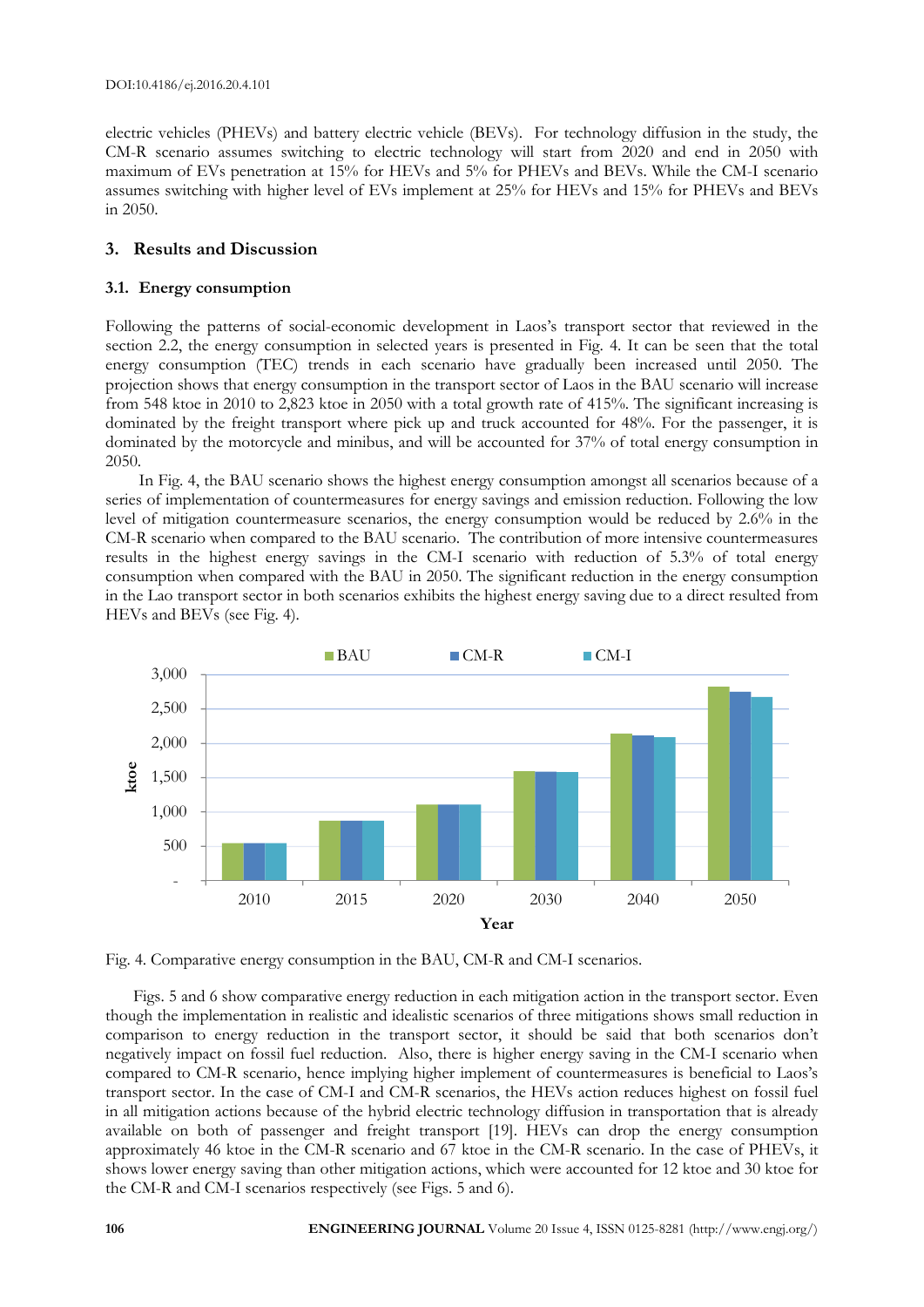

Motorcycle Motortricycle Sedan Mini\_Bus SUV Bus Pick\_up Truck

Fig. 5. Reduction in fossil fuel by mitigation actions in the realistic scenario.



Fig. 6. Reduction in fossil fuel by mitigation actions in the idealistic scenario.

#### **3.2. CO2 Emissions**

In Fig. 3, total  $CO_2$  emission in the road transport in the BAU scenario will increase from 1,789 kt- $CO_2$  in to 8,993 kt-CO<sub>2</sub> in 2050 due to increasing energy demand and fossil fuel consumption. On the other hand, Results show potential reduction of  $CO<sub>2</sub>$  emissions in the CMs scenarios when compared with the baseline scenario due to implementation of mitigation actions. The cumulative mitigation of  $CO<sub>2</sub>$  emissions from 2010 to 2050 in the CM-R scenario when compared to the BAU is approximately 3% and the CM-I scenario shows the highest  $CO<sub>2</sub>$  mitigation in comparison with the BAU where as in the target year  $CO<sub>2</sub>$ reduction is approximately 6%, which is a direct effect of CMs which has been introduced in the countermeasure. (see Fig. 2) Figure 3 shows comparison of CO<sub>2</sub> emissions in CM-I and CM-R scenarios.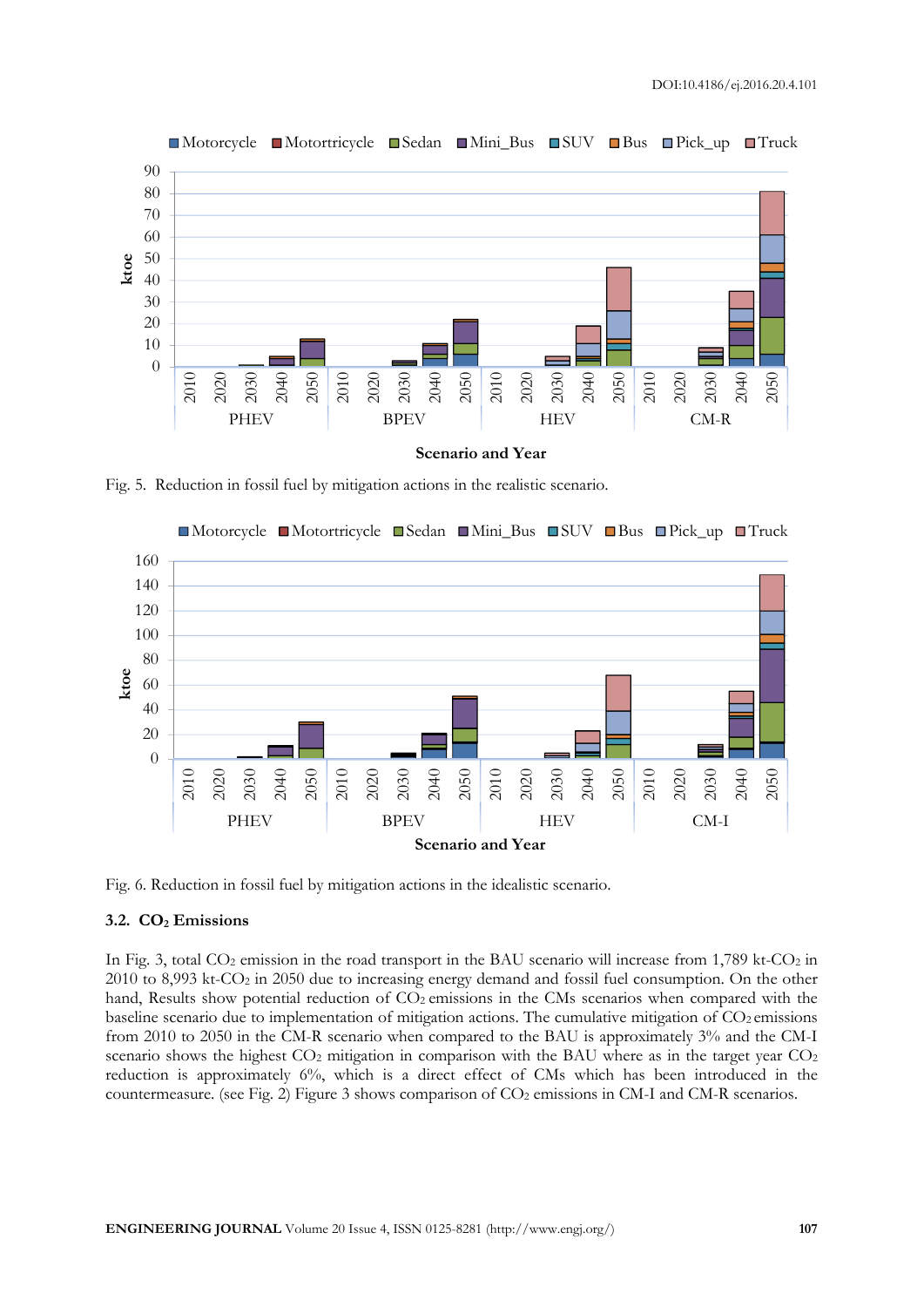

Fig. 7. Comparison of CO<sub>2</sub> emissions in the BAU, CM-R and CM-I scenarios.

Table 4 lists the cumulative reduction in air pollution for Lao road transport sector. The air pollutions in this study are CO,  $NO<sub>x</sub>$ ,  $NO<sub>2</sub>$  and  $SO<sub>2</sub>$ . These have been selected because they are the primary air pollutants associated with transport and the primary elements to health risks. In this study, the analysis shows that all CMs scenarios drastically mitigate air pollutant emissions, when compared to the BAU case. The cumulative mitigation of CO in CM-I scenario can reduce highest carbon monoxide when compared to the BAU scenario with approximately 23.42 ktoe and other pollutant elements are also observed as presented in Table 4.

Table 3. Cumulative mitigation of air pollution in mitigation scenarios.

| Scenarios |        | Cumulative mitigation (tons) |      |     |  |
|-----------|--------|------------------------------|------|-----|--|
|           |        |                              |      |     |  |
| MC-R      | 11,410 | 2,700                        | 2.20 | 490 |  |
| MC-I      | 23,420 | 5,140                        |      | 900 |  |

# **4. Conclusion**

This study aims to present an overview of scenario analyses of energy consumption in the transport sector, energy savings and mitigation of  $CO<sub>2</sub>$  emissions is possible by the effectiveness of policy package in Lao transport sector under three scenarios: the BAU, the CM-R and the CM-I. These scenarios are modelled using LEAP. Results show reduction in energy consumption and CO<sub>2</sub> emissions. In the BAU scenario, the energy consumption in Lao transport will increase from 548 ktoe in 2010 to 2823 ktoe in 2050, and accounted for 5.2 folds increase. In the CM-I scenario, energy consumption in hybrid electric vehicle, plugin hybrid EVs and full battery EVs in 2050 will be reduced by 73 ktoe resulting in  $CO<sub>2</sub>$  mitigation of 238 kt-CO2. In the CM-R scenario, energy consumption in fuel switching, advanced technology and modal shift in 2050 will be reduced by 149 ktoe resulting in  $CO<sub>2</sub>$  mitigation of 503 kt- $CO<sub>2</sub>$ .

#### **Acknowledgement**

Authors would like to thank Sirindhorn International Institute of Technology (SIIT), Thammasat University for the provision of "Excellent Foreign Students (EFS)" scholarship and also would like to thank Stockholm Environment Institute (SEI) for the supports on "LEAP" model.

#### **Reference**

[1] B. Limmeechokchai, "Comparative analyses of low carbon measures in the transport: The case of Thailand and Sri Lanka," Institute of Electrical and Electronics Engineers, 2014.